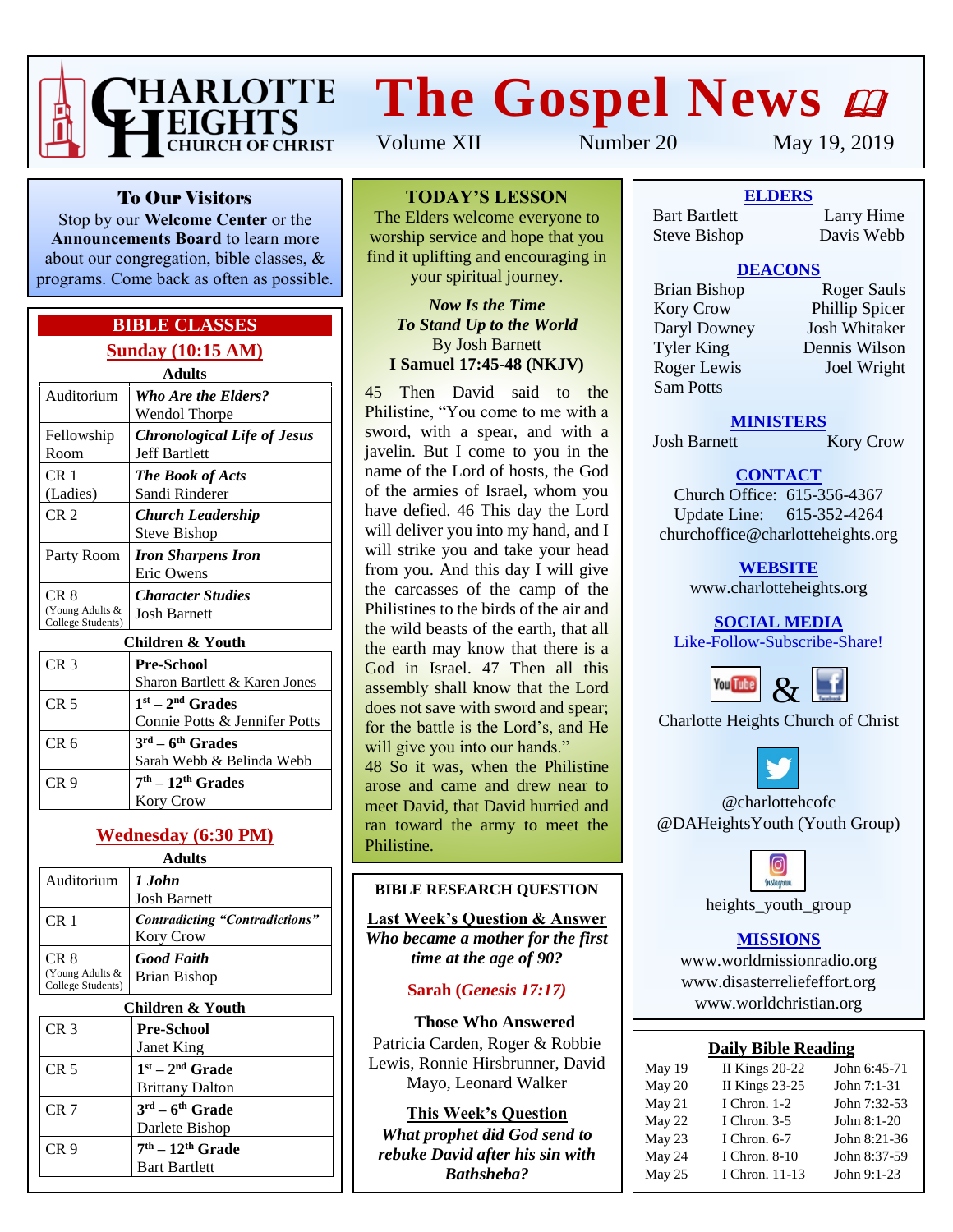## **Now Is the Time To Stand Up to the World**

One of the most well-known battles in the Old Testament was not between two armies. It was between two people. It was the battle in the Valley of Elah between David and Goliath. I believe that is fitting for our daily warfare. Our greatest battle is not in some World War or other great war. It's the day-to-day struggles that we can face. David found his giant in the Valley of Elah. His giant had the name "Goliath". David's purpose of being there was to visit with his brothers. He had no idea prior to coming that he would face the greatest test of his early life. Goliath used the military tactic commonly used in the Eastern world. He used "representative battle",

which is a one-on-one fight. He represented the Philistines, and whoever Israel chose would represent them.

Whoever won, his army won. And whoever lost, his army lost. Goliath didn't issue this challenge for one day or one week. He challenged the army of Israel for forty days.

*"For forty days the Philistines came forward every morning and evening and took his stand."* (I Samuel 17:16) The enemy took his stand forty days. That was forty days too long.

Sin will not stop on its own. The world's influence will not go away if we wish it away. We have to take a stand on the foundation that Jesus laid. It was someone in his youth that made a stand against the mighty Goliath. We may not ever face a nine foot, nine inch tall person on a battle field. We do face worry, doubt, shame, depression, and anxieties. We also face temptation, sin, and fleshly desires.



It's no wonder that Paul exhorted us to put on the whole armor of God.

The Christian life is not won at major moments like on a battlefield. It's won in the day-to-day grind of life. If you feel like life has knocked you down, you need to be like David and stand up to the world.

If you have fallen away, you need to stand up to the world and come to the Lord.

Now Is the Time To Stand Up to the World!

In Him,

**Josh Barnett**

## **Upcoming Events**

**Youth Celebration Day TODAY**

**Friday Night Singing – May 24** Mount Della Church of Christ 13867 Park Rd., Pikeville

**CARE Team May 26 (After Evening Services)** *Please bring food*

**Church Office Closed – Memorial Day May 27**

> **Hope Lodge May 28 (5:00)**

**Out of School Community Party May 31 (7:00-9:00)** *See Page 3*

**Bordeaux Hospital – June 2** *Help transport the patients to worship.*

> **Class Promotions June 2**

**Camp Meeting June 9 (12:00)**

**Monday Night for the Master June 10 (6:00)** *2nd Monday This Month*

**Widow/Widower Dinner June 15** *Details Coming Soon*

## $\mathbf{5}^{\tiny{\text{th}}}$  Annual Youth Celebration Day!

Today is the day that we set aside to honor, inspire, and celebrate all of our youth. Take some time today to say something encouraging to our young people.



#### Sympathy

Sympathy is extended to **Kimberly Byrd** in the death of her friend, **James Rushing**, on Tuesday. Arrangements are incomplete at this time.

## Thank You

Thanks to everyone for all the visits, calls, cards, and prayers during my time in the hospital. I love you all. **Betty Kerrigan**

#### Monday Night for the Master

We will meet on the 2<sup>nd</sup> Monday in June Monday Night For The Master (**June 10**).

## Sympathy

Sympathy is extended to the family of **Doris Darnell**, who passed away on April 29. Graveside services were conducted on May 1 in Clarksville.

## Prayer Request

**Joan Connor** responded to the invitation on Wednesday night asking for prayers. Please let her know that you are praying for her.

## Congratulations

Congratulations to **Alex Bishop** for successfully completing his CPA exam in April. Alex will begin work at Ernst and Young in September.

## Meet Our Members with Josh & Kory

The visits made in **April** are now on the bulletin board in the hallway. You can also see them each week on our Facebook page.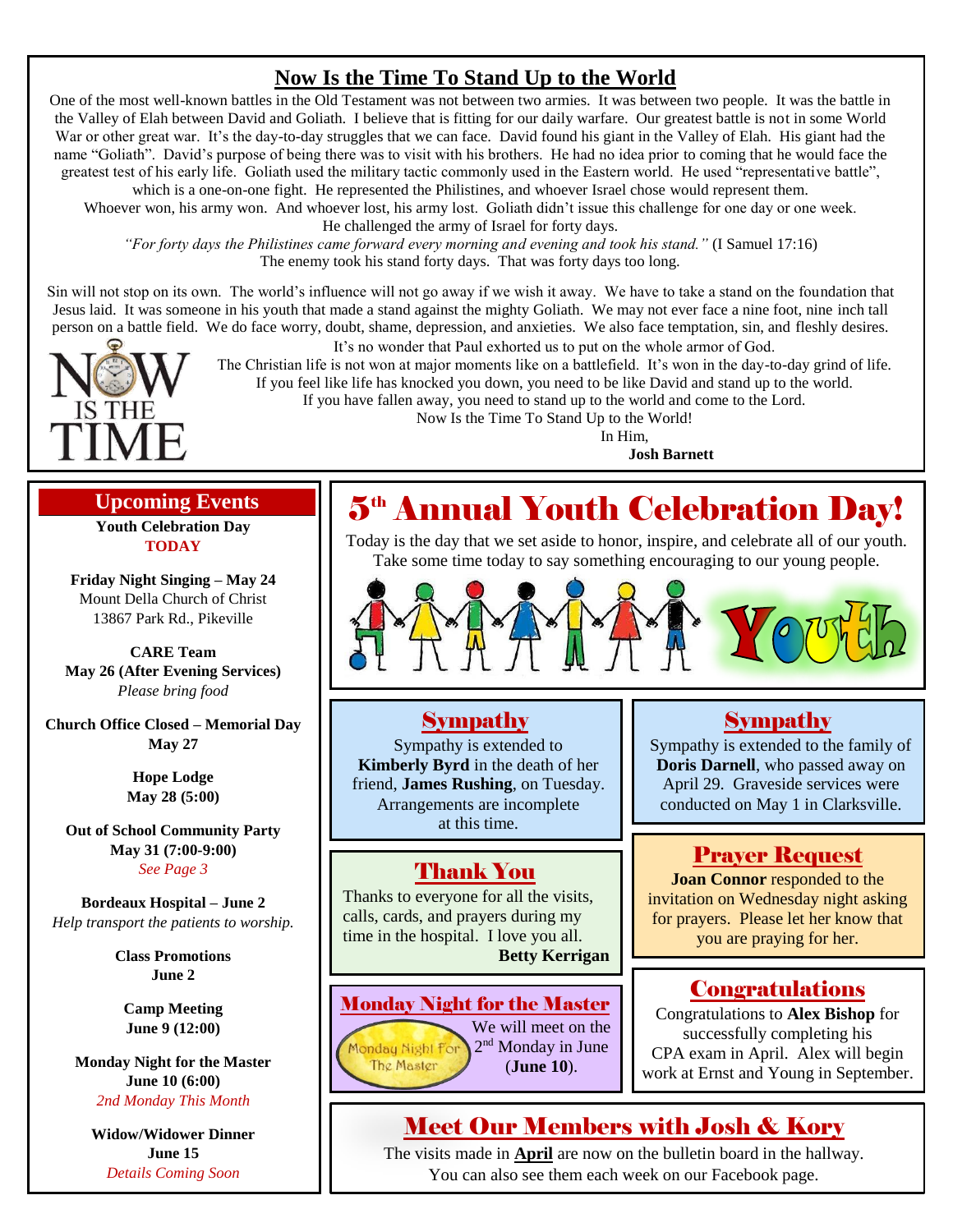

be provided to help cover the costs, but we want to make this available for everyone, if possible. Please sign up on the table in the foyer to indicate your preferred size.

**TODAY IS THE LAST DAY TO SIGN UP FOR A SPECIFIC SIZE.**